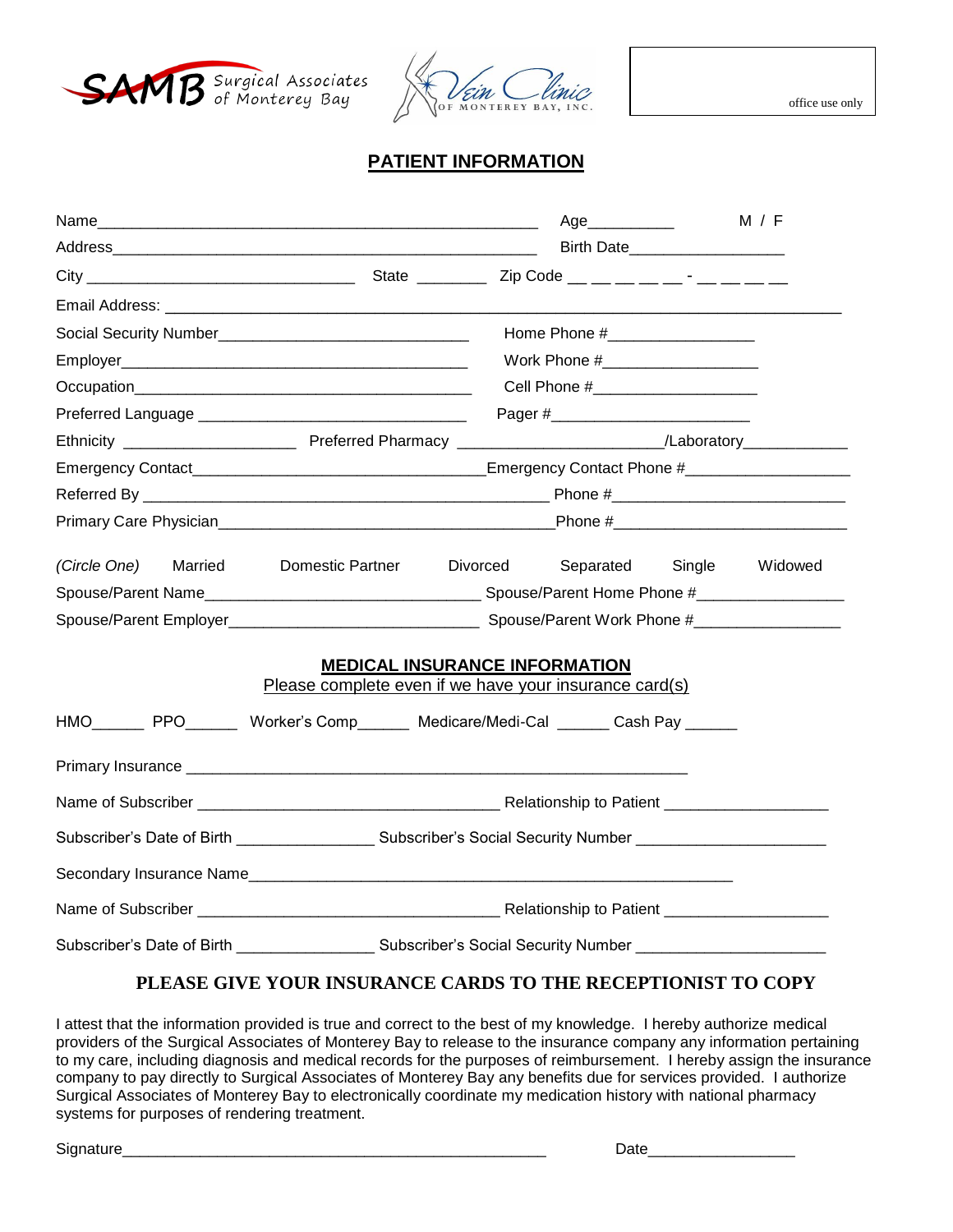## **Surgical Associates of Monterey Bay**

| <b>Patient Information</b>                                                                                                                                                                                   |                                                                                                                                                                                                                                           |
|--------------------------------------------------------------------------------------------------------------------------------------------------------------------------------------------------------------|-------------------------------------------------------------------------------------------------------------------------------------------------------------------------------------------------------------------------------------------|
| Name___________________________Date of birth____________________________Phone number________________<br>Today's date_________________Date of birth_________________________________Height_________Weight____ |                                                                                                                                                                                                                                           |
|                                                                                                                                                                                                              |                                                                                                                                                                                                                                           |
| <b>Medical History</b>                                                                                                                                                                                       |                                                                                                                                                                                                                                           |
| Your regular physician                                                                                                                                                                                       |                                                                                                                                                                                                                                           |
|                                                                                                                                                                                                              |                                                                                                                                                                                                                                           |
| List all medical illnesses you have had                                                                                                                                                                      |                                                                                                                                                                                                                                           |
|                                                                                                                                                                                                              |                                                                                                                                                                                                                                           |
|                                                                                                                                                                                                              |                                                                                                                                                                                                                                           |
| List all operations or procedures you have had <b>Approximate date</b>                                                                                                                                       | Hospital                                                                                                                                                                                                                                  |
|                                                                                                                                                                                                              |                                                                                                                                                                                                                                           |
| List any medications you take (include prescription, over-the-counter, and naturopathic (herbal)                                                                                                             |                                                                                                                                                                                                                                           |
|                                                                                                                                                                                                              |                                                                                                                                                                                                                                           |
| PLEASE USE ATTACHED PATIENT MEDICATION LIST                                                                                                                                                                  | IF NONE CHECK HERE                                                                                                                                                                                                                        |
| Are you allergic to any medications? $\Box$ No $\Box$ Yes Please list:                                                                                                                                       |                                                                                                                                                                                                                                           |
| Are you allergic to eggs, seafood, soy, or latex? □No □Yes ____________________                                                                                                                              |                                                                                                                                                                                                                                           |
| <b>Family History</b>                                                                                                                                                                                        |                                                                                                                                                                                                                                           |
| List age of family member and any medical problems (Diabetes, cancer, heart disease, e.g.)                                                                                                                   |                                                                                                                                                                                                                                           |
|                                                                                                                                                                                                              | <u>Sisters</u> <b>Contract Contract Contract Contract Contract Contract Contract Contract Contract Contract Contract Contract Contract Contract Contract Contract Contract Contract Contract Contract Contract Contract Contract Cont</b> |
|                                                                                                                                                                                                              | Brothers <b>Executive Contract Contract Contract Contract Contract Contract Contract Contract Contract Contract Contract Contract Contract Contract Contract Contract Contract Contract Contract Contract Contract Contract Cont</b>      |
| Sons                                                                                                                                                                                                         | Daughters <b>Exercise Contract Contract Contract Contract Contract Contract Contract Contract Contract Contract Contract Contract Contract Contract Contract Contract Contract Contract Contract Contract Contract Contract Cont</b>      |
| <b>Social History</b>                                                                                                                                                                                        |                                                                                                                                                                                                                                           |
|                                                                                                                                                                                                              |                                                                                                                                                                                                                                           |
| Y N                                                                                                                                                                                                          |                                                                                                                                                                                                                                           |
| $\Box$ $\Box$                                                                                                                                                                                                | Do you smoke? If yes, how many packs per day? ___________________________________                                                                                                                                                         |
| $\square$ $\square$<br>Do you drink alcohol? If yes, how many drinks per week?                                                                                                                               |                                                                                                                                                                                                                                           |
| □ □ Do you drink coffee, tea or other caffeinated beverage? If yes, how many cups per day?<br>Health Review Have you ever had                                                                                | Y N                                                                                                                                                                                                                                       |
| Y .<br>N.                                                                                                                                                                                                    | Muscle or joint problems?                                                                                                                                                                                                                 |
| Recent unexplained weight loss?                                                                                                                                                                              | Back or neck problems?                                                                                                                                                                                                                    |
| Eye problems (vision changes/glaucoma/cataracts, e.g.)?                                                                                                                                                      | Skin diseases or unusual rashes?                                                                                                                                                                                                          |
| Dental problems?                                                                                                                                                                                             | Breast problems or diseases?                                                                                                                                                                                                              |
| Sinus infections/congestion?                                                                                                                                                                                 | Strokes or episodes of numb/weakness?                                                                                                                                                                                                     |
| Chest pain? Angina?                                                                                                                                                                                          | Dizziness or fainting spells?                                                                                                                                                                                                             |
| Heart attack?                                                                                                                                                                                                | Seizures?                                                                                                                                                                                                                                 |
| High blood pressure?                                                                                                                                                                                         | Chronic headaches?                                                                                                                                                                                                                        |
| Other heart problems (palpitations, valve disease, e.g.)?                                                                                                                                                    | To see a psychiatrist?                                                                                                                                                                                                                    |
| A test of your heart function?                                                                                                                                                                               | Diabetes?                                                                                                                                                                                                                                 |
| Asthma or wheezing?                                                                                                                                                                                          | Thyroid or parathyroid problems?                                                                                                                                                                                                          |
| Chronic coughing? Shortness of breath at rest?                                                                                                                                                               | Bleeding or clotting problems?                                                                                                                                                                                                            |
| Heartburn or reflux?                                                                                                                                                                                         | Anemia (low blood counts)?                                                                                                                                                                                                                |
| Chronic abdominal pain?                                                                                                                                                                                      | Exposure to HIV or hepatitis viruses?                                                                                                                                                                                                     |
| A colonoscopy or barium enema?                                                                                                                                                                               | Weakness in your immune system?                                                                                                                                                                                                           |
| Chronic constipation or diarrhea?                                                                                                                                                                            | Other medical problems?                                                                                                                                                                                                                   |
| Liver problems or jaundice?                                                                                                                                                                                  |                                                                                                                                                                                                                                           |
| Black or bloody stools?                                                                                                                                                                                      | Could you be pregnant today?                                                                                                                                                                                                              |
| Kidney stones?                                                                                                                                                                                               | How many times have you been pregnant?                                                                                                                                                                                                    |
| Blood in your urine?                                                                                                                                                                                         | Live births ____ Miscarriages ____ Abortions                                                                                                                                                                                              |
| Bladder of kidney infections?                                                                                                                                                                                | How old were you at your first child?                                                                                                                                                                                                     |
|                                                                                                                                                                                                              | Did you breastfeed? ___ How many months?                                                                                                                                                                                                  |
|                                                                                                                                                                                                              | Age at first menstrual period?                                                                                                                                                                                                            |
|                                                                                                                                                                                                              | Date of last menstrual period_                                                                                                                                                                                                            |